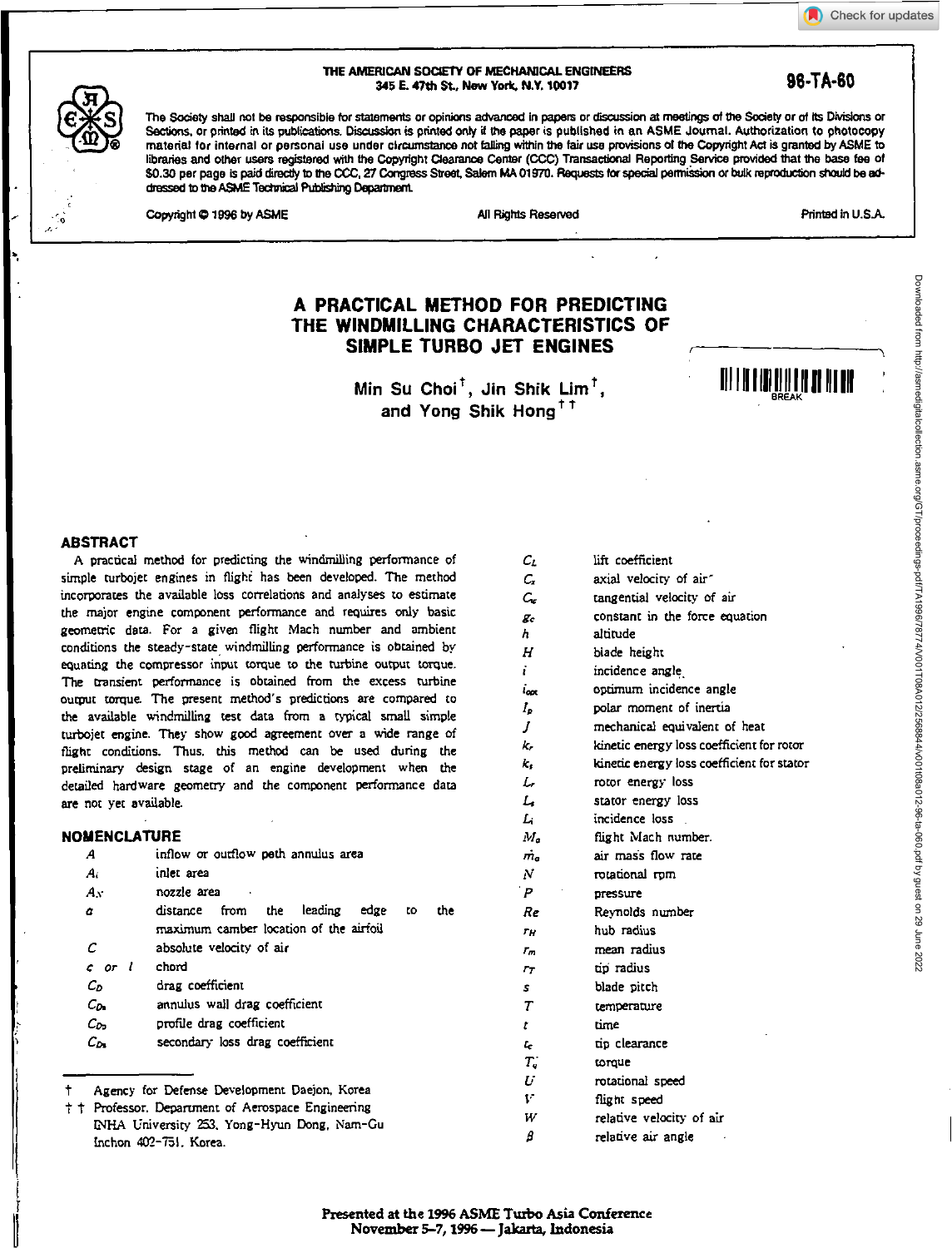Downloaded from http://asmedigitalcollection.asme.org/GT/proceedings-pdf/TA1/9017874/Y001T08A012/2568844/v001t08a012-96-ta-060.pdf by guest on 29 June Downloaded from http://asmedigitalcollection.asme.org/GT/proceedings-pdf/TA1996/78774/V001T08A012/2568844/v001t08a012-96-ta-060.pdf by guest on 29 June 20222022

 $\beta$ blade angle 7 specific heats ratio of air *8* deviation angle ' ε deflection angle *<sup>27</sup>*component efficiency <sup>o</sup>efficiency with zero tip clearance θ camber  $\lambda$ mean work done factor ρ air density *(A)* angular velocity Superscript • nominal condition Subscript a ambient condition i inlet *in or I* component inlet  $\boldsymbol{N}$ exhaust nozzle *our or 2* component outlet

total or stagnation

### **1. INTRODUCTION**

 $\boldsymbol{T}$ 

When a turbojet engine, in flight, experiences an engine flameout its rotational speed drops rapidly until a steady windmilling state is established. On the other hand, when a turbojet engine is exposed to the ram air, the engine rotor begins rotation and accelerates until a steady state windmilling speed is reached. Understanding and prediction of such windmilling characteristics is important in determining the engine starting system requirements.

Several methods are used to start turbojet engines. Typical methods include the use of a small auxiliary power unit (APU). windmill, and cartridge. Among these the windmill method is Probably the simplest and requires no special accessory equipment.

While many part-load performance analyses and prediction methods for turbojet engines have been developed (Refs. (1). (2), (3). (4)), very *few* windmill performance prediction and analysis methods can be found in the literature. The main difficulty of windmilling performance prediction is due to the lack of published performance data of the major engine components (e.g. compressors and turbines) in the very low speed range where the windmilling often takes place.

The windmilling analysis for turbojet engines can be approached in three different ways. One is to generate correlations of the experimental windmilling data obtained from many different engines. Another is to use accurate performance maps for each engine component which covers the low speed range. Together with pressure loss data of other engine parts, a complete performance analysis can be done. The third approach is to utilize the available cascade data to estimate the compressor and turbine loss parameters to analyze the windmilling characteristics.

Morita and Sasaki(5) developed an in-flight engine restart model based on the engine start test data of an actual engine. No detailed component performance maps *are* required for this method. However, the predicted results were not generalized for other engine types.

Wallner and Welna(6) and Sobolewski and Farley(7) conducted

rests of several turbojet engines under various windmilling conditions and developed some generalized correlations. This correlation method is also applicable to engines similar to the ones investigated.

A theoretical study of windmilling turbojet engine was made by Shou(8). Generalized curves which characterize the windmilling performance were obtained from experimental data of several turbojet engines. Again, the accuracy of the method is limited to those engines similar to the reference engines.

The objective of the present work was to investigate the physical mechanism of windmilling and to develop a practical prediction method which can be used in the early stages of engine development where few component test data are available.

## **2. CHARACTERISTICS OF WINDMILLING OPERATION**

Windmilling of an engine results from the high dynamic pressure ambient air going through the engine, rotating the engine rotor. The rotational speed and the direction depend on the vector sum of the frictional torque and the aerodynamic torque which act on each rotor. The mass flow and the flow velocity through the engine depend on the flow area and the over-all pressure drop across the engine.

During the transient windmilling phase the axial compressor goes through turbine mode, frictional duct mode, and finally compressor mode as its speed increases. As shown in Fig.1 the compressor acts like a turbine when rotational speed is close to zero. As the speed increases to the point where tangential velocity component.  $C_w$  at inlet become equal to that at the exit, no torque is acted on the compressor. Therefore, the .compressor behaves like a frictional duct. However, at high rpm. the compressor regains its compressor mode. On the other hand, the air flow always expands and continues to deliver energy to the turbine. Unlike the fired engine operation no heat transfer is involved and the flow through the engine can be considered adiabatic. Therefore, although the total temperature varies through the compressor and the turbine, the total temperature at the engine exit remains same as that at the inlet\_

## **3. CALCULATION PROCEDURE**

The numerical calculation procedure is composed of two iteration loops (Figure 2). The inner loop is to determine the windmilling operation conditions of each component satisfying mass flow balance. But this operating condition means a torque imbalance between the compressor and the turbine. So, the final operating condition of each component can be found through the outer loop in which the excess torque of a turbine is calculated at each iteration step.

## **4. LOSS THROUGH AXIAL COMPRESSORS**

According to Horiock[9] and Dixon[10), the stagnation pressure loss through axial compressor blade rows arises from three sources - the profile drag , the annulus wall drag, and the secondary flow effects. The profile drag coefficient  $C_{DP}$  can be obtained from Fig. 3 for various incidence angles  $(i-i)/\epsilon$ . The corresponding relative deflection *e / e'* can also be obtained from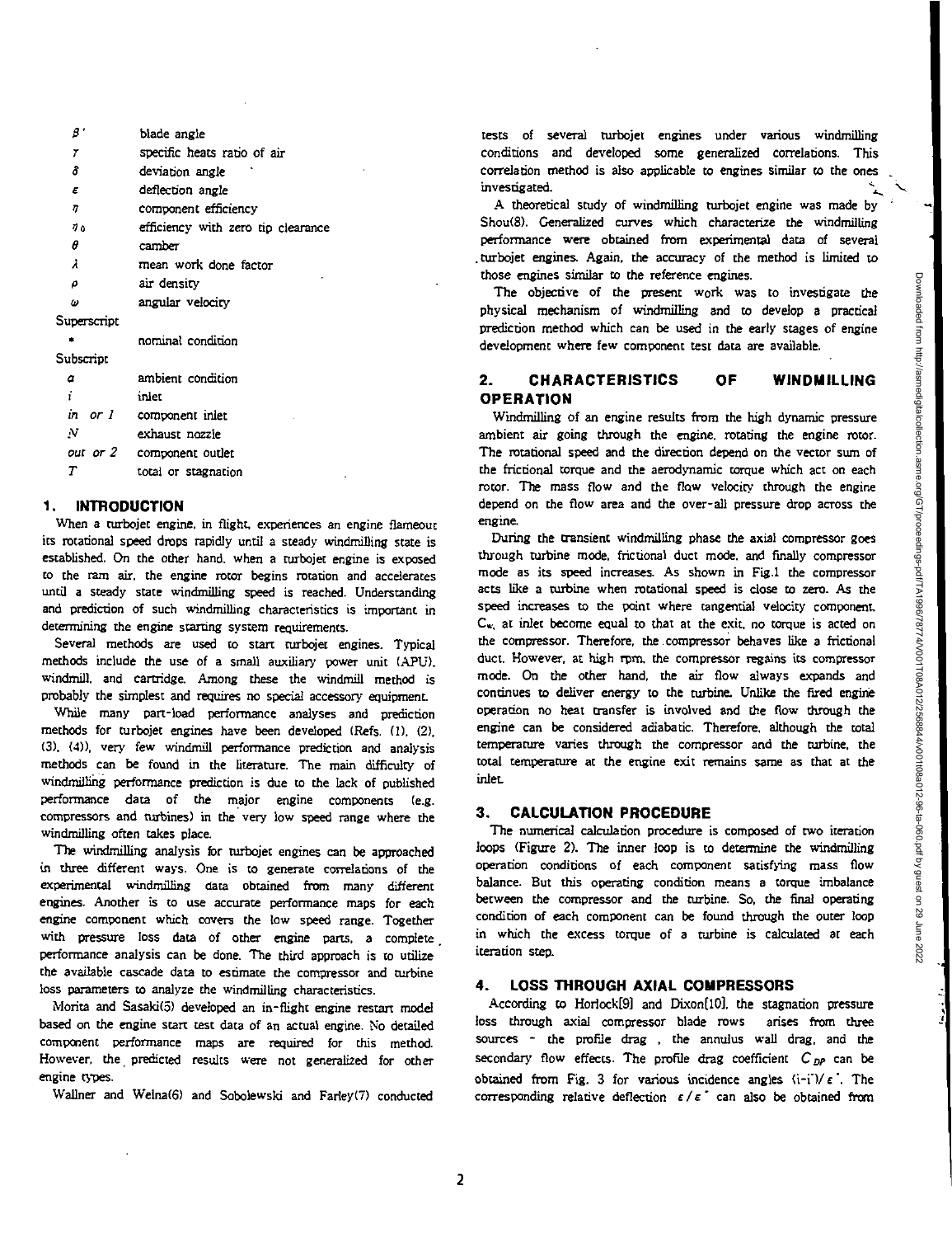

Figure 2: Calculation process flow chart.



Figure 3: Off-design performance of a compressor cascade (9).



 $\overline{\mathcal{A}(\mathcal{A})}$ 

 $\frac{1}{2}$  ,  $\frac{1}{2}$  ,  $\frac{1}{2}$  ,  $\frac{1}{2}$  , and simply  $\frac{1}{2}$ 

Figure 4: Effect of tip clearance fraction and degree of reaction on tip clearance loss (11).



Figure 5: Effects of flight Mach number and altitude on steady state windmilling speed.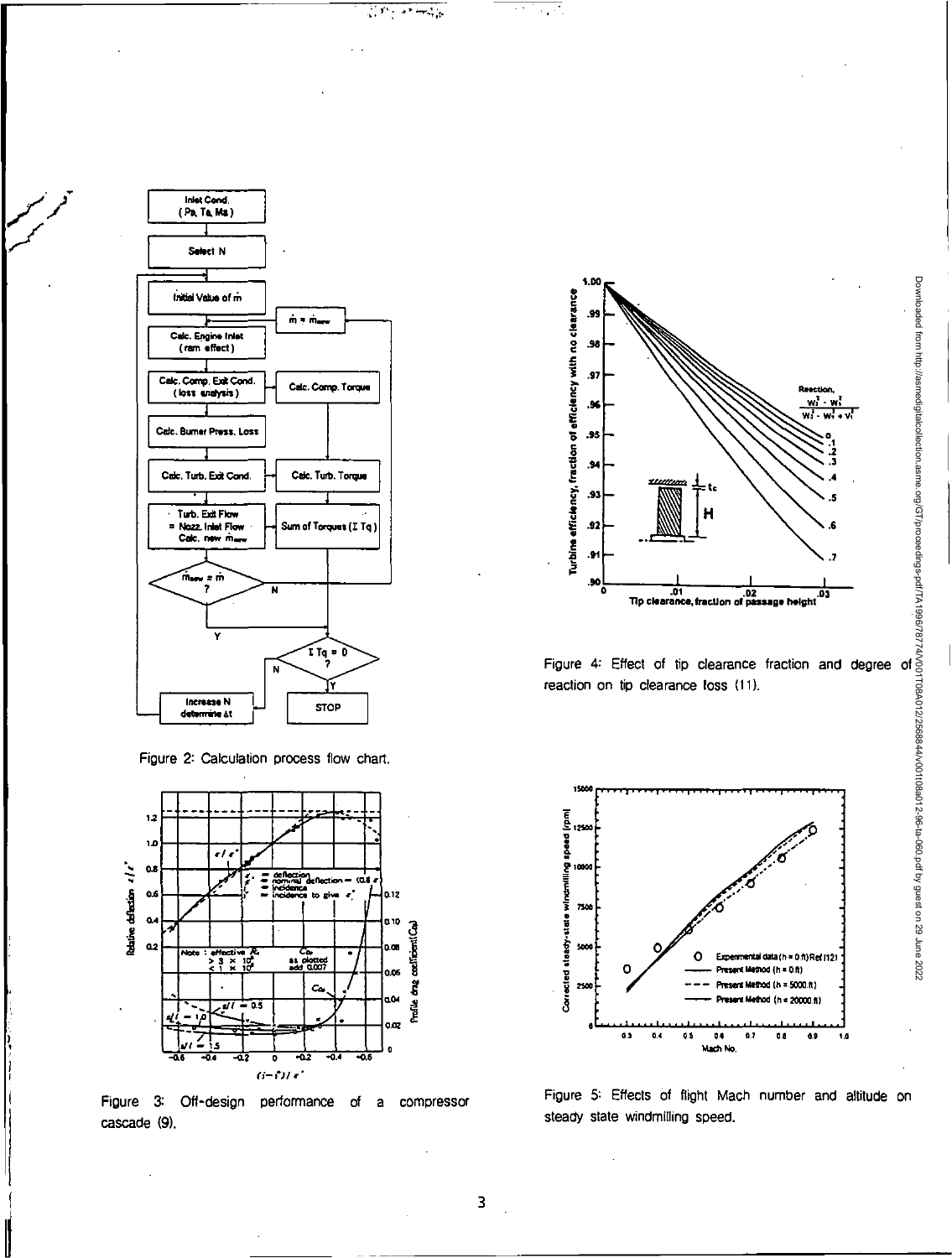Downloaded from http://asmedigitalcollection.asme.org/GT/proceedings-pdf/TA1996/78770011084012/2668844/v001108a012-96-a-060.pdf by guest on 29 June 2022 Downloaded from http://asmedigitalcollection.asme.org/GT/proceedings-pdf/TA1996/78774/V001T08A012/2568844/v001t08a012-96-ta-060.pdf by guest on 29 June 2022

Ns,

$$
C_{Da} = 0.02 \ (s/H) \tag{1}
$$

$$
C_{Ds} = 0.018 C_L^2
$$
 (2)

CD, is assumed to include a component for minimum tip clearance loss (Equation (2)). The sum of the three loss coefficients  $C_0$ (=  $C_{D_0}$  +  $C_{D_0}$ +  $C_{D_0}$ ) gives the total pressure loss PT and the stage efficiency **17 stage** (Steps 13&15 in Appendix A).

For a multi-stage compressor the performance calculation is made by stage stacking techniques. Since the inlet and exit annulus area, the mean station diameter, the blade angles, and the velocity diagram of each stage are given in the engine design stage, the efficiency of each stage, computed above, is incorporated to obtain the overall compressor efficiency. The mean work done factor (Refs. (1), (9), (15)) is applied in the analysis to account for the performance deterioration due to velocity profile distortion and the boundary layer development as the flow proceeds downstream in a multi-stage compressor.

#### **5. LOSS THROUGH AXIAL TURBINES**

The turbine stage efficiency may be calculated from the estimated values of the stator energy loss, L<sub>s</sub>, the rotor energy loss,  $L_r$ . and the incidence loss  $L_i$  (Refs. (10), (11)).

$$
L_{s} = k_{t} \left( \frac{C_{in}^{2} + C_{out}^{2}}{2g_{c}J} \right) : Stator
$$
 (3)

$$
L_r = k \left( \frac{W_{in}^2 + W_{out}^2}{2g} \right) \qquad \qquad Rotor \qquad (4)
$$

Coefficients  $k_f$  and  $k_s$  represent the profile loss at the design point and are obtained from the Soderberg correlation(Refs. (10), (11)).

$$
L_i = \frac{C_{in}^2}{2 g_c J} [1 - \cos^{\pi} (i - i_{opt})]
$$
 (5)

$$
\begin{cases}\nn = 2 \text{ (positive incidence)} \\
n = 3 \text{ (minus incidence)}\n\end{cases}\n\begin{cases}\ni_{\text{on}} = -4 \\
1\n\end{cases}
$$

The tip clearance loss in terms of  $\eta/\eta_0$  may be obtained from Fig. 4 for different tip clearance fraction and *degree* of reaction. Although the windmilling state is far from the design point the above loss relationships based on the design point data appear tobe accurate (Ref. 11).

#### **6. OTHER LOSSES**

The air inlet adiabatic efficiency  $\eta_i$  and the engine exhaust nozzle adiabatic efficiency  $\eta_N$  have been assumed to be constant. The total pressure loss of the burner has a significant effect on the results and it is advisable to use the test data, if available. The total temperature of the air stream remains constant in the burner. The mechanical efficiency of turbines has been assumed to

be 0.95 and the accessory drive power is assumed to be proportional to the square of the rotational speed (Refs. (13), (14)). It should be pointed out here that widely used loss models were used for *this* study. However, other loss models can be incorporated into this method as well.

#### **7. MASS FLOW DETERMINATION**

The mass flow rate which goes through the engine depends on the axial velocity  $C_x$ . Thus, the mass flow rate influences the velocity diagram significantly; the incidence angle and the magnitude of the losses vary accordingly.

The ambient condition P<sub>3</sub>. T<sub>2</sub> and flight Mach number Ma give the engine inlet total condition  $P_{T1}$  and  $T_{T1}$ . An initial mass flow is assumed from Eq. (6).

$$
m_q = \rho \, V \, A_i \tag{6}
$$

The losses through compressor, turbine and other components are calculated. Using the estimated turbine exit  $P_T$  and  $T_T$  as the nozzle inlet condition, the nozzle mass flow is calculated and compared with the guessed value. The correct mass flow is obtained by iteration as shown in Fig. 2.

## **8. TRANSIENT AND STEADY STATE WINDMILLING ANALYSIS**

The compressor and turbine torques are calculated from the velocity diagram for the selected rotational speed. The transient windmilling performance is determined from the relationship between compressor and turbine torques.

When the vector sum of these torques becomes zero a steady state windmilling condition is reached and the rotational speed remains constant. The excess turbine torque is expressed by the following relations (Refs. (15), (16)).

$$
T_q = T_{q \text{ turtine}} - T_{q \text{ compressed}} - T_{q \text{ lead}}
$$
 (7)

The rotor acceleration is then calculated from the following Eq.(8).

$$
T_{q} = I_{p} \cdot \frac{d\omega}{dt} = 2\pi I_{p} \cdot \frac{dN}{dt}
$$
 (8)

Calculation steps are shown in detail in Appendix A and sample calculation results are shown in Appendix B.

#### **9. MODEL PREDICTIONS & SENSITIVITY ANALYSIS**

A Microturbo TRI 60 engine was chosen as the test engine for this study. TRI 60 is a 900-lb. thrust class simple turbojet engine having a three-stage axial compressor, a single-stage axial turbine, and a nozzle with 13.8 Ibm/s maximum ground static mass flow rate. Approximate geometrical data at the mid-station were obtained from the hardware component measurement and available geometrical information.

A parametric study was carried out to examine the sensitivity of model predictions on various turbine geometric parameters pitch/chord ratio, turbine blade angles, intake area, turbine inlet area, and exhaust nozzle area. Table 1 shows the model prediction variations from the baseline predictions for  $\pm 1$ % variation in intake area, turbine blade angles, and exhaust nozzle area. When one parameter was varied, all of the other values were held at the baseline (i.e. test engine) values. Overall, the model predictions are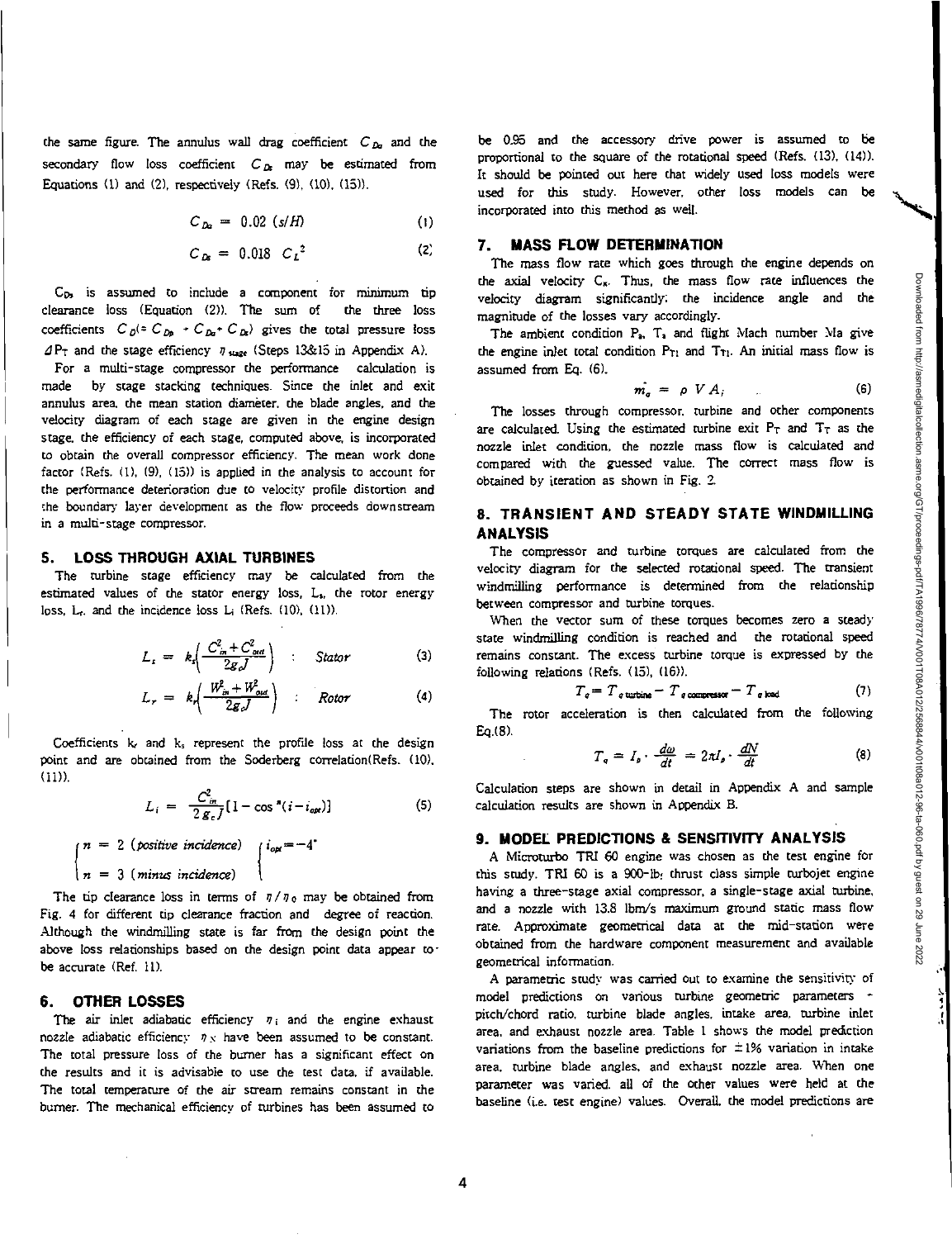insensitive to small variations in turbine geometry. Therefore, during the preliminary design stage when only approximate geometric data are available, this method can still be used to yield meaningful results. The parametric study actually examined  $\pm 10\%$ variation from the baseline configuration.

|                                   | Intake<br>Area | Turbine<br>Blade<br>Angle | Exhaust<br>Nozzle<br>Area |
|-----------------------------------|----------------|---------------------------|---------------------------|
| RPM                               | ±0.03%         | ±1.09%                    | ±0.22%                    |
| Mass Flow Rate                    | ±0.02%         | 70.94%                    | ±0.22%                    |
| Compressor Pressure<br>Ratio      | ±0.02%         | ±0.6%                     | ±0.06%                    |
| Time to Reach the<br>Steady-State | $0.0\,$ %      | $-0.35$ %                 | 70.09%                    |

Table 1. Results of parametric sensitivity analysis. (TRI 60, Sea level, International Standard Atmosphere, Ma=0.7, for each 1% variation from baseline geometric data).

### 10. COMPARISON OF THE ANALYSIS WITH DATA

The model's predictions are compared with the windmilling test data for a TRI 60 engine from Ref. 12. (Figs. 5, 6, and 7). Fig.5 shows steady-state windmilling speed against flight Mach number and altitude. Present method predicts that the steady-state windmilling speed decreases as the flight altitude increases. The altitude data for the TEl 60 engine were not available at the time of this analysis. However, other experimental data (Refs (6), (7)) confirm the trend of the present analysis. Except in the very low flight Mach number region the agreement is satisfactory. Effects of

flight Mach number and altitude on the engine mass flow rate is shown in Fig. 6. The agreement between the present analysis and the data is very good for most of the ranges investigated.

Fig. 7 shows the transient windmilling speeds as a function of flight Mach number. The experimental data were available only for a flight Mach number of 0.5. The close agreement of the present analysis with the data at Ma =  $0.5$  suggests that similar agreement may be expected for other conditions. As the altitude increases, the inertia and mechanical friction of the rotating parts remain essentially constant while the ram energy of the incoming air decreases. Therefore, the time required to reach the steady state windmilling speed is greater at higher altitudes. From Fig. 7 the time required to reach the ignition speed of TRI  $60$   $(4.700 - 5.300)$ rpm) and the flight Mach number limit for ignition can be determined.

### **11. CONCLUSIONS**

A practical method of predicting windmilling characteristics of simple turbojet engines has been developed. The loss analysis for each major component, based on the available cascade data correlation, is carried out The relationship between the compressor torque and the turbine torque determines the windmilling performance. Comparison of the results of the present method with the available TM 60 turbojet engine test data has shown a good agreement in all of the major windmilling performance parameters.

Present method requires geometric data but does not require any experimental data. Furthermore, approximate geometric values yield meaningful windmilling predictions, and the method is sufficiently flexible to accomodate incorporation of different loss models. Thus, this method can be conveniently used in the early stages of turbojet development



Figure 1: Three different functions of compressor under windmilling condition.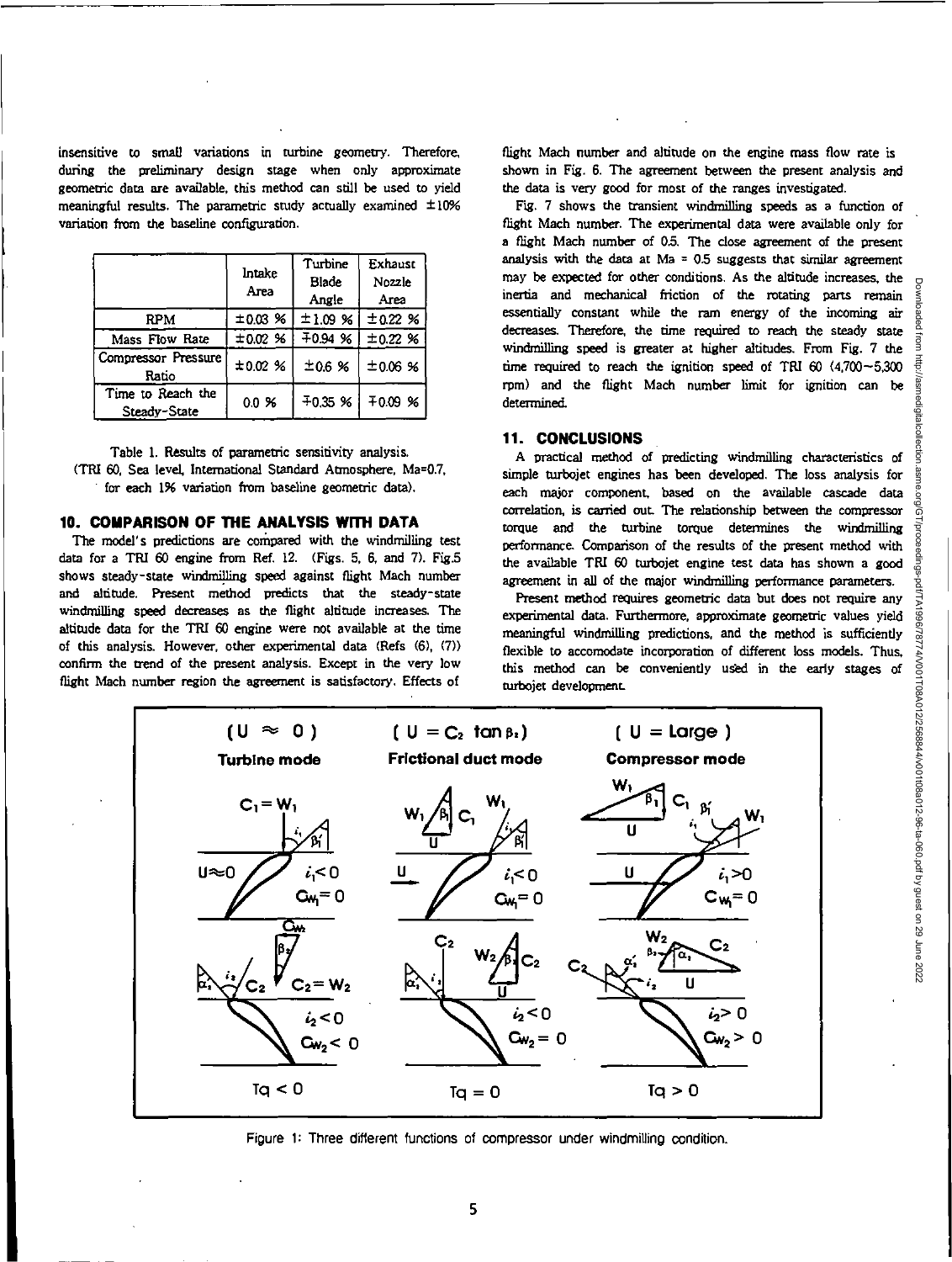

Figure 6: Effects of flight Mach number and altitude on engine mass flow rate under steady state windmilling condition.



Figure 7: Flight Mach number and transient windmilling speed.

#### **REFERENCES**

(1) Hong, Y.S., "Gas Turbine Engines (in Korean)", Cheongmungak Press, Korea. 1983.

(2) Mattingly, J.D., Heiser. W.H., and Daley, D.H., "Aircraft Engine Design", ALAA. INC, 1987.

(3) Kim, S.M., and Hong, Y.S., "A Practical Method for Predicting Part-load Performance of Industrial Gas Turbines (in Korean)". The Korean Society for Aeronautical and Space Sciences, Vol.23, No.3, 1995.

(4) Ainley, DC.. Nlathieson, G.C.R.. "A Method of Performance Estimation for Axial-Flow Turbines". Report and Memoranda No. 2974. 1951.

(5) Nlitsuo Morita. and Nlakoto Sasaki. "Restart Characteristics of Turbofan Engines", ISABE 89-7127, 9th. 1989. pp. 1200-1206.

(6) Wallner, L.E.. and Welna. H.J., "Generalization of Turbojet and Turbine-Propeller Engine Performance in Windmilling Condition", NACA RM E51J23. Dec. 1951.

(7) Sobolushi, A.E., and Farely. J.M.. "Steady State Engine Windrnilfing and Engine Speed Decay Characteristics of Axial Flow Turbojet Engine", NACA RM E51106, 1951.

(8) Zhao Qi Shou, "Calculation of Windmilling Characteristics of Turbojet Engines", ASME Journal of Engineering for Power. Vol. 103, Jan., 1981. pp. 1-12.

.(9) Horlock, J.H., "Axial Flow Compressors". Robert E. Krieger Pub. Co., 1973, pp. 55-60.

(10) Dixon. S.L., "Fluid Mechanics, Thermo-dynamics of Turbomachinery", Pergamon Press, 1978. pp. 67-80.

(11) Ahn, J.C., and Hong. Y.S.. "Off-design Performance Prediction of Axial Turbines(in Korean)", Journal of the Korean Society for Aeronautical and Space Sciences. Vol.12, No.3. 1984.

(12) Mischel, C.. "TRI 60-3 Typical Engine Performance Computation (KPERF)", Nlicroturbo Co., August. 1986.

(13) Rodgers. C., "Starting Torque Characteristics of Small Aircraft Gas Turbines and APU's", ASME Journal of Engineering for Power. Vol. 102. Apr.. 1980, pp. 231-238.

(14) Lancaster, O.E., "Jet Propulsion Engines". Princeton University Press. 1959.

(15) Cohen, H., Rogers C.F.C. and Saravanamutto. H.I.H.. "Gas Turbine Theory", Longman, 1972.

(16) Agrawal, R.K.. and Yunis. M., 'A Generalized Mathematical Model to Estimate Gas Turbine Starting Characteristics". ASME Journal of Engineering for Power. Vol. 104. Jan., 1982, pp. 194-199. (17) MTSA, "TRIGG ECU Quick Start CEPr Qualification Test", Technical Noce No. 0229/94/014. Oct. 1994.

### **Appendix A**

I. Input values

 $\eta_i$ ,  $\eta_m$ ,  $\eta_N$ ,  $\lambda$ , A, A<sub>in</sub>, A<sub>N</sub>, pitch, chord,  $r_H$ ,  $r_T$ ,  $\beta_1$ ',  $\beta_2$ ', Flight condition( $M_a$ ), Ambient condition( $P_a$ ,  $T_a$ ) 2. Calculation of ram effect

$$
P_{\text{t}} = \left[1 + \eta_i \frac{\gamma - 1}{2} M_a^2\right]^{\frac{1}{\gamma - 1}}, \qquad T_{\text{t}} = \left[1 + \frac{\gamma - 1}{2} M_a^2\right]
$$

3. Assume initial rpm(N) and mass flow rate(Eq. 6)

#### Compressor

Calculate the following (Step  $4 -$  Step  $28$ ):

4. H, rm, s/c. *8(81.-02),* i. C. T. P, *P.* Cz

5. Nominal deviation ;

$$
\delta^* = \frac{500 \Theta \sqrt{s/c}}{500 - \Theta \sqrt{s/c}} \left[ 0.23 \left( \frac{2a}{c} \right)^2 \frac{\beta_2}{500} \right]
$$

- 6. Nominal outlet angle :  $\beta_2^* = \beta_2' + \delta^*$
- 7. Nominal incidence  $\therefore i^* = \beta_2^* + \varepsilon^* \beta_1^*$
- 8. Find  $\varepsilon/\varepsilon$ , C<sub>Dp</sub> from Fig. 2

9. 
$$
\beta_2 = \beta_1 - \epsilon
$$
,  $\tan \beta_m = \frac{\tan \beta_1 + \tan \beta_2}{2}$ 

10. Lift coefficient  $C_L = 2(s/c) \cos \beta_m (\tan \beta_1 - \tan \beta_2)$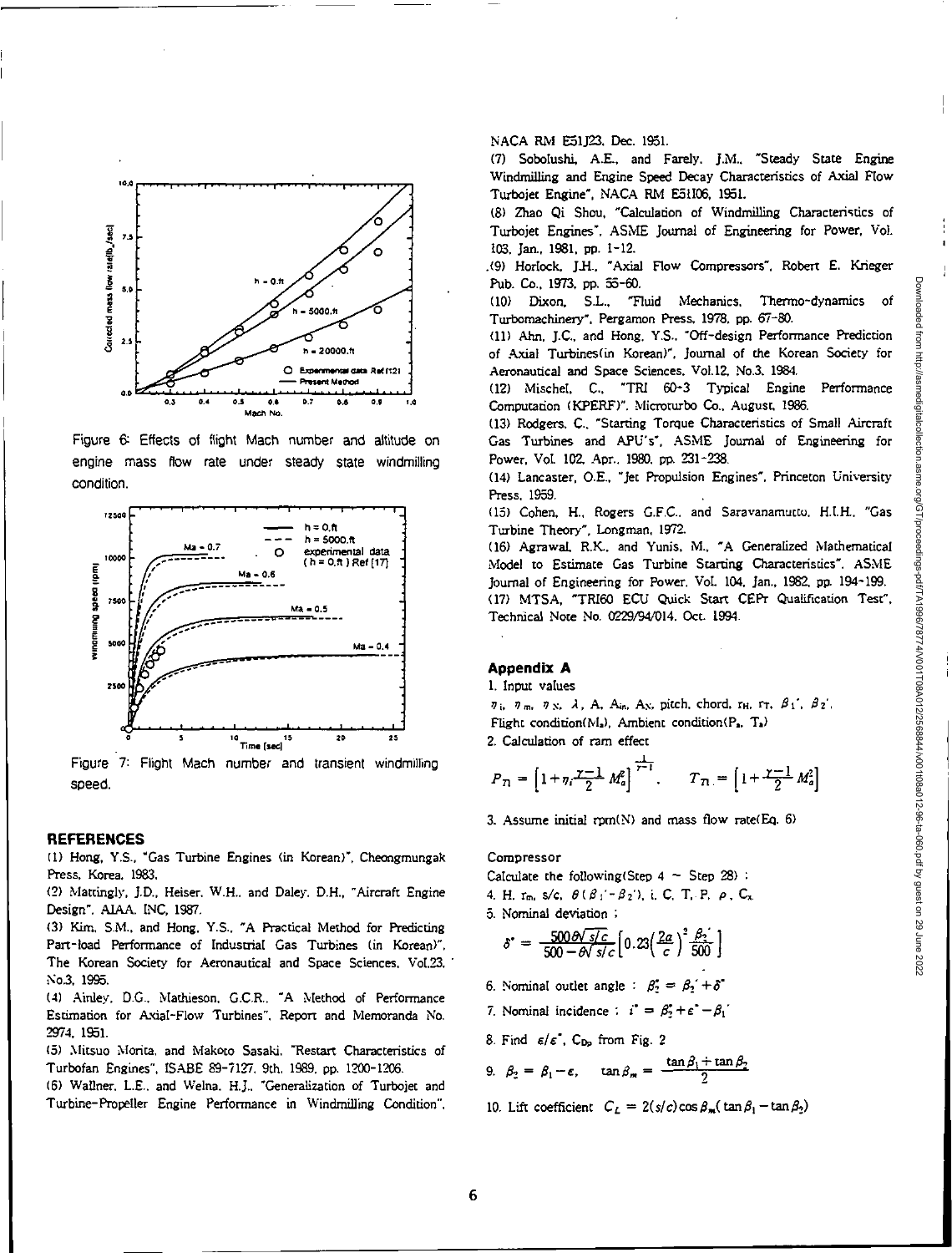- 11. C<sub>Da</sub>, C<sub>Da</sub> from Eqs. (1), (2).
- 12. Drag coefficient :  $C_D = C_{Dp} + C_{Dq} + C_D$

13. Total pressure loss : 
$$
\Delta P_T = \frac{1}{2} \rho W_1^2 \frac{C_D}{s/c} \frac{\cos^2 \beta_1}{\cos^3 \beta_m}
$$

14. 
$$
\Delta P_{\text{inertropic}} = \frac{1}{2} \rho W_1^2 \frac{\tan^2 \beta_1 - \tan^2 \beta_2}{1 + \tan \beta_1}
$$

15. Stage efficiency :  $\eta_{\text{stage}} = 1 - \left(\frac{dP_T}{dP_{\text{isentropic}}}\right)$ 

16. Thermodynamic properties(T<sub>T</sub>, P<sub>T</sub>,  $\rho$ ) at each stage outlet.

17. Aerodynamic torque at each stage.

$$
T_{e(\text{compression})} = \frac{m_a}{g_c} (r_{m2} C_{u2} - r_{m1} C_{u1})
$$

Combustor

18. Combustor pressure drop (Experimental Correlation)

#### Turbine

Stator

#### 19. Velocity components :

$$
C_x = m_u / \rho A. \quad C = C_x / \cos \beta
$$
  
20. L, from Eq. (3). 
$$
dP_T = \frac{\rho L_t I}{144}.
$$

21. Tr. P<sub>T</sub>,  $\rho$  at stator outlet.

#### Rotor

22. Velocity components :  $C_x$ .  $W = C_x / \cos \beta$ 

23. Incidence angle :  $i = \beta_1 - \beta_1'$ .

24. 
$$
L_R
$$
 from Eq. (4).  $\Delta P_T = \frac{\rho L_R J}{144}$ .

25. L. from Eq. (5).

- 26. T<sub>T</sub>. P<sub>T</sub>,  $\rho$  at stator outlet.
- 27. Aerodynamic torque.

$$
T_{\rm e} = -\frac{m_{\rm e}}{g_{\rm c}} \cdot r_{\rm m} (C_{\rm u2} - C_{\rm x1})
$$

Nozzle

Mass flow rate

28. 
$$
m_{\text{max}} = \frac{P_T A \mathcal{L}(\theta/\theta_{\text{max}})}{\sqrt{T_T}}
$$

where

$$
\mathcal{C} = \left(\frac{2}{\gamma + 1}\right)^{\frac{1}{\gamma - 1}} \sqrt{2 \frac{g_c}{R} \frac{\gamma}{\gamma + 1}}
$$

$$
(\theta/\theta_{\text{max}}) = \frac{\left(\frac{P}{P_T}\right)^{\frac{1}{\gamma}} \sqrt{1 - \left(\frac{P}{P_T}\right)^{\frac{\gamma-1}{\gamma}}}}{\left(\frac{2}{\gamma+1}\right)^{\frac{1}{\gamma-1}} \sqrt{\frac{\gamma-1}{\gamma+1}}}
$$

If  $m_{\text{max}}$  is different from the assumed  $m_a$  go back to Step 3 and assume a new mass flow rate.

**Toroue** 

# 29. Calculate  $\Sigma T_q$  from Eq.(7)

If  $\Sigma T_a \neq 0$ , then calculate acceleration time from Eq.(8), and go back to Step 3 and assume a new rpm.

### **APPENDIX B**

Sample calculation results are presented for the TRI60 engine in sea level flight at Mach number of 0.5 with International Standard Atmosphere. The input values are given in Table 2. One mass flow rate iteration (Steps 4-23) at the start of the windrnilling process (N=0) is shown in Table 3: though initially assumed to *be* 3.511, the mass flow rate will converge to a lower value. Table 4 shows compressor and turbine torque calculation steps, after mass flow rate convergence, for  $N = 923$ . Since there is excess turbine torque. N is will be increased (Eq. (8)), and the entire calculation process (Figure 2) will be repeated for the new **N.** 

| INPUT DATA           |            |  |  |
|----------------------|------------|--|--|
| Engine Geometry Data | TRI60 Data |  |  |
| Р.                   | 14.7       |  |  |
| т.                   | 520        |  |  |
| м.                   | 0.5        |  |  |

|  |  |                                     | Table 2. Input data (TRI60 engine, Ma=0.5. Sea level, |  |
|--|--|-------------------------------------|-------------------------------------------------------|--|
|  |  | International Standard Atmosphere). |                                                       |  |

| Station                              | Step    | Results                            |
|--------------------------------------|---------|------------------------------------|
|                                      |         | $N = 0$                            |
|                                      | Step 3  | $m_a = 3.511$                      |
| The ist stage<br>compressor<br>rotor | Step 7  | $i^* = 3.045$                      |
|                                      |         | $\epsilon/\epsilon$ = -0.2395      |
|                                      | Step 8  | $C_{D_r} = 0.0693$                 |
|                                      | Step 9  | $\beta_2 = 8.6271$                 |
|                                      |         | $tan \beta = 0.075845$             |
|                                      | Step 12 | $C_D = 0.0763$                     |
|                                      | Step 13 | $\Delta P_T = 0.0276$              |
|                                      |         |                                    |
| Burner                               | Step 18 | Press. Loss (%)<br>- 13.95         |
| Turbine Stator                       | Step 20 | $\Delta P_T = 0.067$               |
| Turbine Rotor                        | Step 24 | $\Delta P_T = 0.168$               |
|                                      | Step 28 | $P_T = 14.4134$                    |
|                                      |         | $T_{T}$ = 546                      |
| Nozzle                               |         | $(\theta/\theta_{\text{max}}) = 0$ |
|                                      |         | $m_{\text{env}} = 3.4471$          |

Table 3. Mass flow rate iteration (TR160 Engine. Ma = 0.5, Sea level. International Standard Atmosphere).

Downloaded from http://asmedigitalcollection.asme.org/GT/proceedings-pdf/TA1996/78774/V001T08A012/2568844/v001t08a012-96-ta-060.pdf by guest on 29 June 2022Jownloaded http://asmedigitalcollection.asme.org/GT/proceedings-pdf/TA1996/78774/V001T08A012/2568844/v001t08a012-96-ta-060.pdf by guest on 29 June 2022